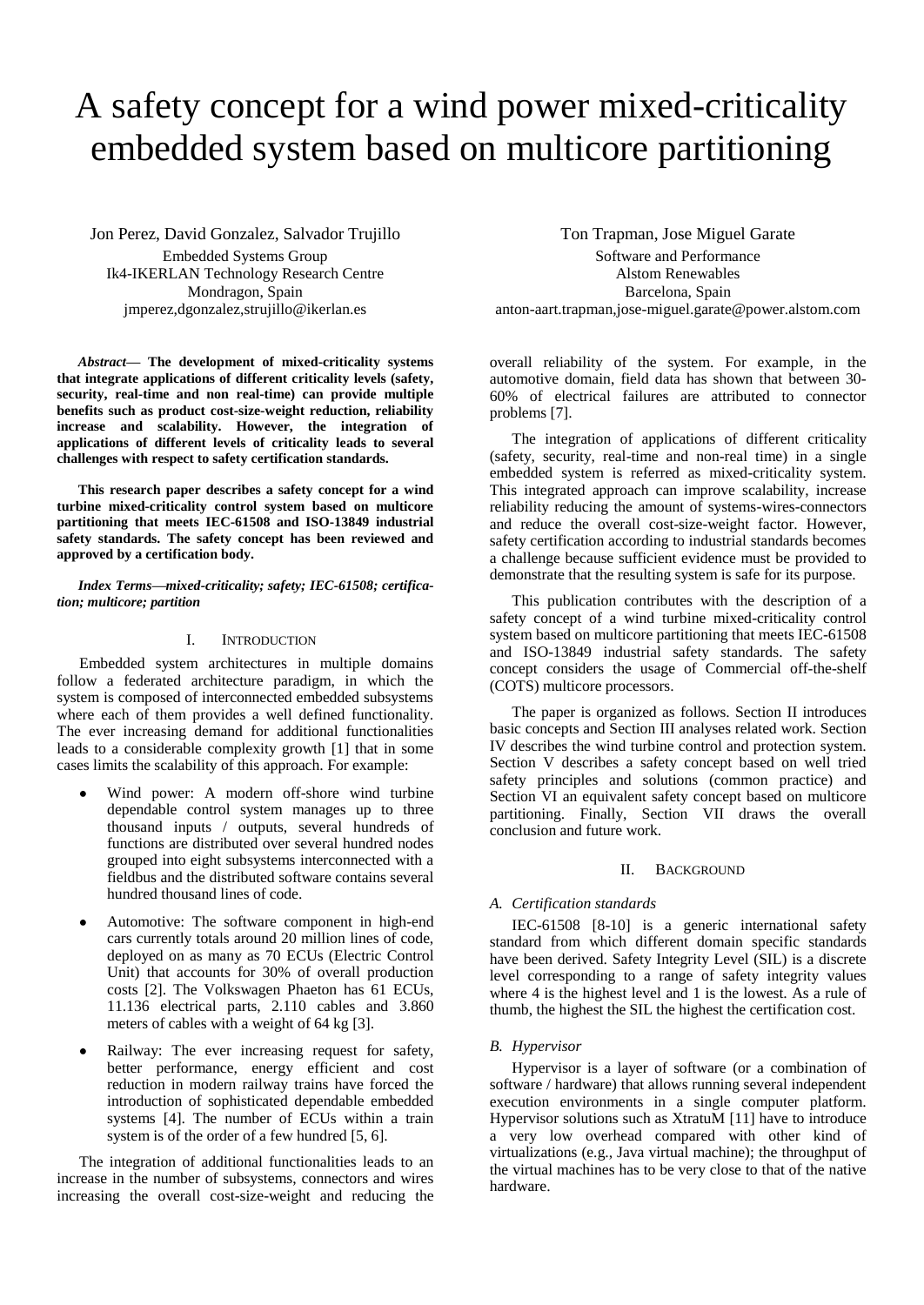## III. RELATED WORK

<span id="page-1-0"></span>Recent analysis [\[12-17\]](#page-6-5), research projects [\[18\]](#page-6-6) and publications [\[19-23\]](#page-6-7) indicate that is likely to be a significant increase in the use of multicore devices over the next years replacing applications that have traditionally used single core processors. Multicore and / or virtualization technology can support the development of integrated architectures in mixed-criticality platforms by means of software partition, or partition for short. Partitions provide functional separation of the applications and fault containment, to prevent any partitioned application from causing a failure in another partitioned application. Multicore microcontrollers with inbuilt safety enhancement features are also offering promising solutions [\[24\]](#page-6-8). However, the migration of realtime software and development of safety critical embedded systems based on multicore and virtualization technology is a challenge as stated also by different experts in the field [\[25-28\]](#page-6-9). Providing sufficient evidence of isolation, separation and independence among safety and non-safety related functions distributed in a multicore processor is not a trivial task [\[29,](#page-6-10) [30\]](#page-6-11).

IEC-61508 safety standard does not directly support nor restrict the certification of mixed-criticality systems. Whenever a system integrates safety functions of different criticality, sufficient independence of implementation must be shown among these functions [\[8,](#page-6-3) [9\]](#page-6-12). If there is not sufficient evidence, all integrated functions will need to meet the highest integrity level. Sufficient independence of implementation is established showing that the probability of a dependent failure between the higher and lower integrity parts is sufficiently low in comparison with the highest safety integrity level [\[9\]](#page-6-12).

Therefore, spatial and temporal isolation / independence are key requirements in mixed-criticality systems in order to ensure interference freeness among safety and non safety partitions, and interference freeness among safety partitions. While spatial isolation can be commonly achieved using state of the art solutions (e.g., MMU), temporal isolation at application level depends on the time guarantees provided by the underlying multicore processor. The usage of time deterministic processors [\[27\]](#page-6-13) could simplify the collection of evidences for a certification process, since determinism is a sufficient precondition for logical reasoning required for time behaviour analysis [\[1\]](#page-5-0). However, most of the existing COTS multicore processors were not designed with a focus on hard-real time applications but towards the maximal average performance. This is the source for multiple temporal isolation challenges [\[29,](#page-6-10) [30\]](#page-6-11).

The avionics industry has widely adopted the Integrated Modular Avionics (IMA) [\[31\]](#page-6-14) architecture, which allows integrating several applications on a single processing element. However, the migration of an existing set of precertified single-core avionics IMA systems into a multi-IMA multicore system is not a trivial task. The fundamental challenge is to ensure that the temporal and spatial isolation of the partitions will be maintained without incurring huge recertification costs [\[14,](#page-6-15) [15,](#page-6-16) [32-37\]](#page-6-17).

#### IV. WIND TURBINE CONTROL AND PROTECTION

<span id="page-1-1"></span>A wind park is composed of interconnected wind turbines and a centralized wind park control centre as shown in [Figure 1.](#page-1-2) As previously explained current wind turbine control unit follows a federated architectural approach and provides three major functionalities:

- 'Supervision': Wind turbine real-time control and supervision.
- 'SCADA': Non real-time Human Machine Interface (HMI) and communication with SCADA system
- 'Safety Protection': Safety functions that ensure that design limits of the wind turbine are not exceeded



**Figure 1: Simplified wind park diagram.**

<span id="page-1-2"></span>As shown in [Figure 2,](#page-1-3) there is a safety chain composed of safety relays in serial that activates the 'pitch control' safety function whenever the chain is opened. The 'pitch control' safety function leads the wind turbine to a safe-state. The safety protection system must meet 'PLd' level of ISO-13849 [\[38\]](#page-7-0) and IEC-61508 SIL2/3.



# **Figure 2: Wind turbine safety chain.**

<span id="page-1-3"></span>The 'safety protection' function must ensure that design limits of the wind turbine are not exceeded (e.g., over speed) and if exceeded output safety relays connected to the safety chain must be opened. Most relevant simplified safety related requirements are described below:

- The 'safety protection' function must activate the 'safe state' if the 'rotation speed' exceeds the 'maximum rotation speed'
- The 'safety protection' function must ensure 'safe state' during system initialization (prior to the running state where rotation speeds are compared)
- 'Safety protection' function must be provided with a SIL3 integrity level (IEC-61508)
- The safe state is the de-energization of output 'safety relay(s)'
- Output 'safety relay(s)' is(/are) connected in serial within the safety chain
- A single fault does not lead to the loss of the safety function: HFT=1 and DC of the system  $>= 90\%$ .
- The Process Safety Time (PST) is 2 seconds. The reaction time must not exceed PST and detected 'severe errors' lead to a 'safe state' in less than PST
- The 'rotation speed' absolute measurement error must be equal or below 1 rpm to be used by 'safety protection'. If not it must be neglected
- The 'maximum rotation speed' must be configurable only during start-up (not running)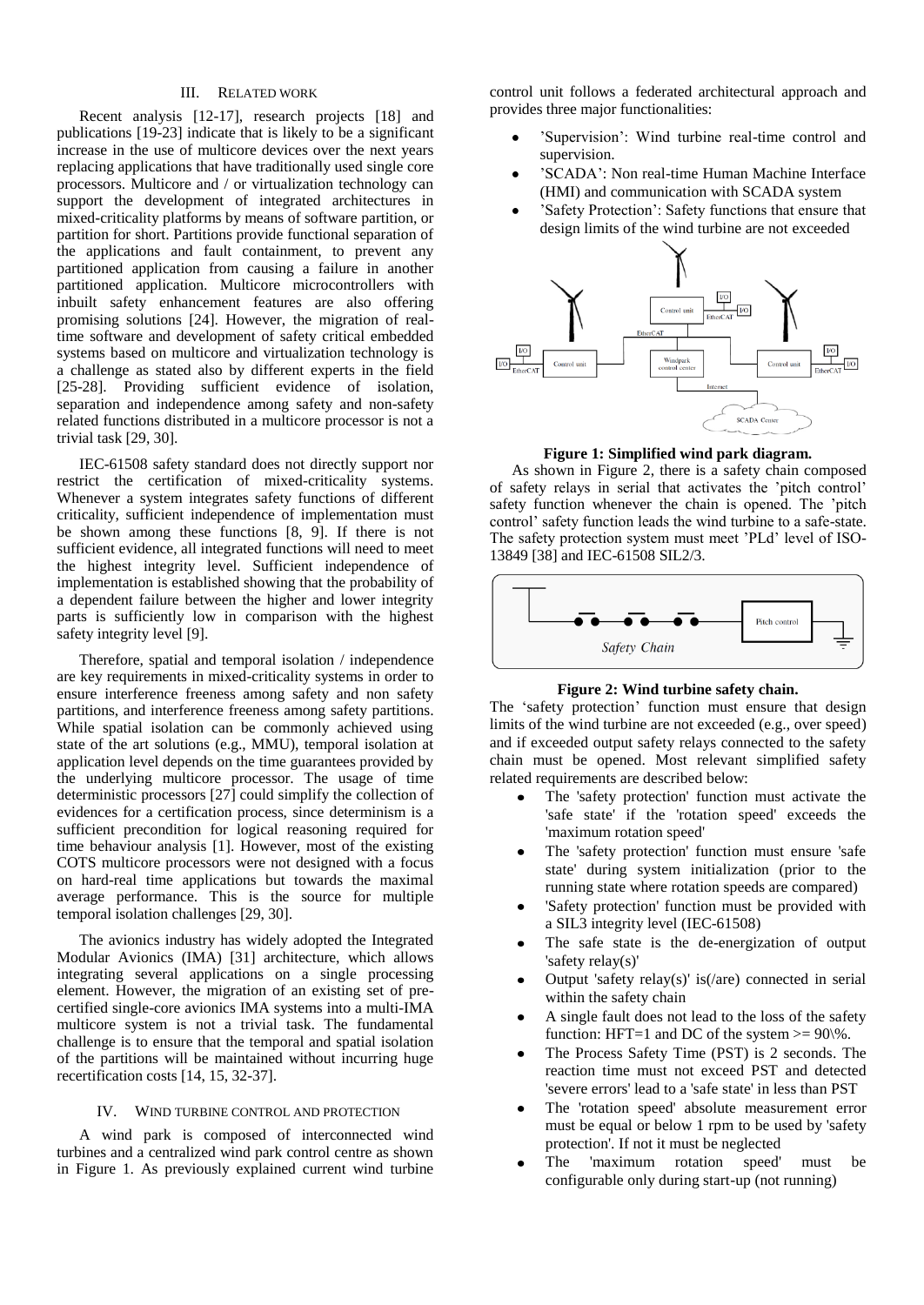#### V. SAFETY CONCEPT – COMMON PRACTICE

<span id="page-2-0"></span>This section describes a simplified safety concept for the "Wind Turbine control and protection" (Section [IV\)](#page-1-1) using well tried safety principles and solutions (common practice). The 1oo2 (D) dual channel architecture shown in [Figure 4](#page-3-0) is based on two independent processors, two shared diverse input sources (rotation speed) and two output relays connected in serial to the safety chain.

The safety node (SCPU) has a Hardware Fault Tolerance of one  $(HFT = 1)$  based on two independent processors. Each processor controls one independent safety relay that can be de-activated (safe-state) either directly commanded by 'safety protection' or indirectly by 'diagnosis' function. If the 'diagnosis' detects a fatal error, it does not refresh the associated watchdog and this leads to a reset of the node. As a summary:

- 'P0' and 'P1' are independent single core  $\bullet$ processors: 'P0' processor executes safety related functions only ('safety protection' and 'diagnosis') and 'P1' processor executes all functions
- Each processor controls one independent safety relay
- One independent 'watchdog' monitors each processor
- A 'watchdog' reset (e.g. due to timeout) implies deenergization of safety relays
- Local and cross-channel 'diagnosis' are implemented in each processor
- EtherCAT 'communication stack' is managed in P1 and the safety communication layer in 'safety protection'
- An IEC-61508 SIL2 system with HFT  $= 1$  requires a Safe Failure Fraction (SFF) of  $90\% >$  SFF  $\ge$ 60%



## **Figure 3: Safety concept (1002; 2 processors)**

<span id="page-2-4"></span>The future scalability of this approach is limited. The number of integrated functionalities will continue to increase, but the usage of fans is not allowed in order to meet reliability and availability requirements. The computation power of the single core processor is limited and if processor 'P1' does not provide sufficient computation power new processors will be need to be added. Adding new processors and their associated communication buses leads to additional reliability and availability issues (e.g., material reliability, EMC, etc.).

#### VI. SAFETY CONCEPT – MULTICORE PARTITIONING

<span id="page-2-1"></span>This section describes the multicore partitioning based safety concept for the "Wind Turbine control and protection", which aims to reach the same integrity level while providing a suitable solution that overcomes limitations described in the previous approach (Section [V\)](#page-2-0).

- The fault hypothesis identifies the assumptions regarding faults that the fault-tolerant safety system must tolerate (Section [VI.A\)](#page-2-2)
- The general description provides a textual  $\bullet$ description of the safety concept (Section [VI.B\)](#page-2-3)
- $\bullet$ Most relevant safety techniques used to support the safety concept are described in Section [VI.C](#page-4-0)
- The hypervisor compliant item is described in  $\bullet$ Sectio[n VI.D](#page-4-1)
- The overall diagnosis strategy is described in Section [VI.E](#page-5-5)

#### <span id="page-2-2"></span>*A. Fault hypothesis*

The fault-hypothesis [\[39\]](#page-7-1) of this strategy consists of the following assumptions:

- Up to IEC-61508 SIL3 safety function(s).
- A single fault does not lead to the loss of the safety function: HFT=1 and Diagnostic Coverage (DC) of the system  $>= 90\%$  (according to IEC-61508).
- The node (SCPU) forms a single Fault-Containment Region (FCR), can fail in an arbitrary failure mode and meets IEC-61508-2 Annex E. The permanent failure rate is assumed to be in the order of 10-100 FIT (i.e. about one thousand years) and the transient failure rate is assumed to be in the order of 100.000 FIT (i.e. about one year), e.g. SEU [99].
- A heterogeneous quad-core processor is available  $\bullet$ (diverse core, x86 and LEON3 FT) and can fail in an arbitrary failure mode. Complete temporal isolation cannot be assured among cores (if the processor does not provide enough guarantees, sufficient evidence), but bounded temporal interference can be provided.
- The multicore processor (ASIC) is developed taking  $\bullet$ fault avoidance measures required for the targeted SIL (as described in IEC 61508-2 Annex F) into account. Parts may be integrated as Proven-In-Use IP or so called compliant items.
- A partition can fail in an arbitrary failure mode when it is affected by a fault, both in the temporal as well as the spatial domain.
- The hypervisor provides interference freeness (bounded time and spatial isolation) among partitions, fails in an arbitrary failure mode when it is affected by a fault and is a compliant item as defined in Section [D.](#page-4-1)
- <span id="page-2-3"></span>Safety over EtherCAT provides a safety communication layer with the required integrity level (SIL3) according to IEC-61784-3 [\[40\]](#page-7-2).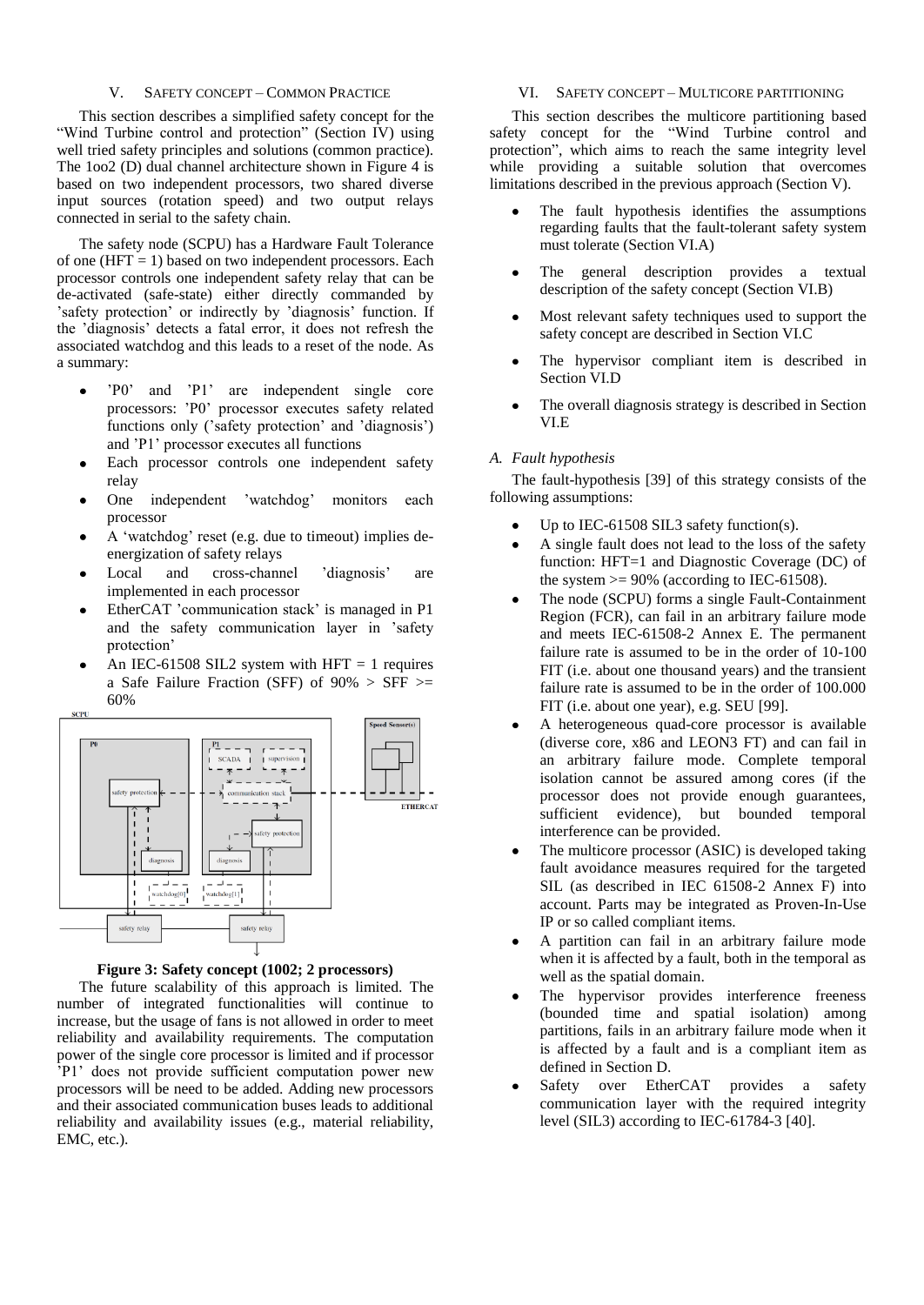#### *B. General description*

The safety concept is described in a top-down approach. [Figure 4](#page-3-0) shows a partitioned solution allocated to a heterogeneous quad-core processor, based on two LEON3 FT soft core processors and two x86 cores. The core allocation has been equivalent to the processor allocation described in the previous safety concept (Section [V,](#page-2-0) [Figure](#page-2-4)  [3\)](#page-2-4). Each functional group from Section [V](#page-2-0) corresponds to one or more partitions, "Supervision" functional group is divided in multiple partition(s).

The hypervisor is a compliant item (see Section [D\)](#page-4-1) that ensures temporal and spatial isolation among partitions, ensuring interference freeness among safety and non safety partitions, and interference freeness among safety partitions. Partitioning and multicore allocation enables performance maximization and interference freeness.



<span id="page-3-0"></span>**Figure 4: Simplified safety concept (1oo2, multicore).**

[Figure 5](#page-3-1) shows the partitioned solution allocated to a heterogeneous quad-core processor with all hardware resources of relevance: communication buses, memory, shared resources, clocks and synchronization mechanisms, etc.



<span id="page-3-1"></span>**Figure 5: Safety concept (1oo2), multicore with shared resources).**

The safety node (SCPU) supports / provides:

- The SCPU has two independent watchdogs with different clock sources controlled by the CPU. They reset the SCPU if not refreshed correctly.
- The SCPU has two external shared memories  $\bullet$ ('External Shared Memory' and 'External Shared Memory 2')
- The SCPU provides additional safety techniques for a IEC-61508 SIL3 (HFT = 1 and DC >=  $90\%$ ), e.g. Power Failure Monitor (PFM)
- The SCPU has a heterogeneous multicore processor
- The SCPU meets IEC-61508-2 Annex E. (Note: If the (COTS) SCPU would not meet IEC-61508-2 Annex E, the core dedicated to safety partitions should be and independent processor within the same ECU)

The safety node (SCPU) processor supports / provides:

- The processor is quad-core, two LEON3 FT cores and two x86 cores (diverse). LEON3 FT and x86 cores are connected via PCIe gateway to AHB bus
- Each LEON3 FT core has internal L1 memory, not  $\bullet$ shared ('LS MEM'). An AHB bus connects LEON3 FT cores and an external shared memory ('External Shared Memory')
- Each x86 core has internal L1 cache memory. All x86 cores share an L2 memory cache and an external shared memory ('External Shared Memory 2')
- The processor has an internal synchronization hardware that generates a periodic interrupt of configurable period to all cores.

A certifiable hypervisor according to Section [D](#page-4-1) supports the processor and the configuration of the hypervisor ensures that:

- "Safety Protection" partitions control associated safety relays (command digital output and confirm state with digital input) and performs reciprocal comparison of results by software
- Diagnosis partitions perform checks of the CPU or possibly of I/Os in case they are not dedicated (exclusive access) to other partitions, using reciprocal comparison of results by software and control associated watchdog. Diagnosis partitions also manage health monitoring diagnosis information.
- $\bullet$ The "communication stack" partition manages the EtherCAT communication bus
- Inter-partition communication is supported by the hypervisor using shared communication buses (e.g. PCIe<->AHB) and external shared memories.
- The system configuration is static and defined during the design stage: e.g. the allocation of 'partitions' and 'system partitions' to the platform; the configuration of 'partitions', 'system partitions' and 'hypervisor'; the scheduling of partitions and resources; etc.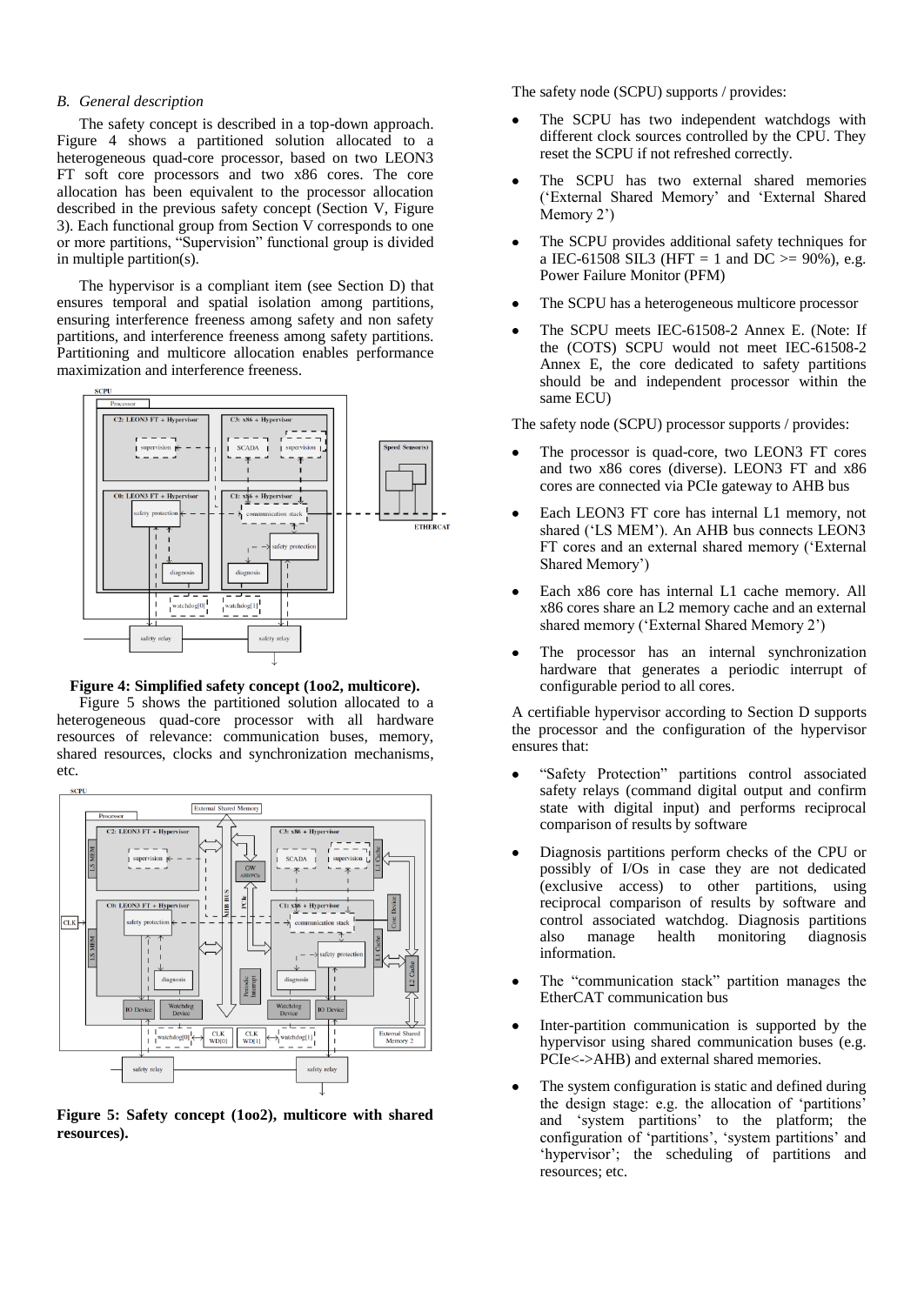# <span id="page-4-0"></span>*C. Safety techniques*

The safety concept includes a detailed selection and analysis of safety techniques. This section summarizes most relevant safety techniques used to support the safety-concept:

- Measures to reduce the probability of systematic faults (Section [VI.C.1\)](#page-4-2)
- $\bullet$ FMEAs, measures to control errors and system reaction to errors (Section [VI.C.2\)\)](#page-4-3)

<span id="page-4-2"></span>*1) Measures to reduce the probability of systematic faults*

The usage of a Functional Safety Management (FSM) compliant with IEC-61508 and required SIL level:

- The overall system is conceived, developed and certified using a SIL3 FSM compliant with IEC-61508.
- The hypervisor meets the requirements of a certifiable hypervisor as described in Sectio[n D.](#page-4-1)
- Safety partitions are conceived, developed and certified using a SIL3 FSM compliant with IEC-61508
- Tools associated to the development, validation, verification, configuration and parameterization of safety partitions are qualified tools according to IEC-61508-3 (see chapter 7.4.4)
- The system configuration is static and defined during the design stage

<span id="page-4-3"></span>*2) FMEAs, measures to control errors and system reaction to errors*

The safety concept includes detailed FMEAs, measures to control errors, error reaction definitions and it is complemented with a detailed assessment of the platform [\[41\]](#page-7-3). The overall diagnosis is based on the diagnosis strategy described in Section [E.](#page-5-5)

Spatial isolation was positively assessed. However, it was concluded that temporal characteristics of partitions could be influenced by different loads scenarios in other partitions due to shared resources.

For example:

- Shared memory: x86' cores use shared-memory and 'LEON3 FT' cores use shared memory for inter-partition communication. Maximum temporal interference suffered by a partition is estimated and measured
- Shared cache: Atom processor (dual core 'x86') does not support temporal freeness in shared cache, the maximum temporal interference suffered by a partition is measured
- Interrupts: Some interrupts in the Atom processor cannot be rerouted and this can influence the timing behaviour of the hypervisor, the maximum temporal interference suffered by a partition is measured
- Communication channel: Complete decoupling of sender and receiver partitions connected with a communication channel require temporal isolation

Different solutions are defined in order to avoid and control failures due to previously described temporal interferences.

Example fault avoidance techniques:

- Shared-resources: 'Safety protection' and 'diagnosis' partition Worst Case Execution Time (WCET) are measured for each core type ('x86' and 'LEON3 FT'). Both partitions are scheduled at the beginning of each periodic cycle with a preassigned timeslot bigger than the maximum estimated execution time, which considers both the WCET and maximum estimated time interference due to shared resources.
- Interrupts: All unused interrupts are routed to 'diagnosis' or health monitoring
- Communication channel: The communication among 'safety protection' and 'diagnosis' partitions in different cores is delayed one execution cycle, which it is considered sufficient to diminish temporal interferences due to shared resources.

Example fault control techniques:

- Shared-resources: Safety partitions are executed in  $\bullet$ two diverse cores ('x86' and 'LEON3 FT') with different hypervisor configuration. Each 'diagnosis' partition refreshes an independent watchdog if monitored-time constraints are met.
- Interrupts: 'Diagnosis' partition traps unused interrupts and decides whether to refresh an independent watchdog based on the severity of the error
- Communication channel: Safety partitions monitor communication channel time-outs.

## <span id="page-4-1"></span>*D. Hypervisor as compliant item*

The strategy assumes that the hypervisor ported to the given platform is provided as a single certified compliant item according to IEC-61508. The safety manual should state that the compliant item provides the following techniques and properties:

- Startup, configuration and initialization: The hypervisor must start up, configure and initialize in a known, repeatable and correct state within a bounded time (e.g., internal data structures, virtualized resource initialization, etc.). Configuration data is static and defined at design stage.
- Virtualization of resources: Provide a virtual environment in a safe, transparent and efficient way (e.g., CPU, memory and Input / Output (I/O) devices)
- Isolation, diagnosis and integrity:
	- o Spatial isolation: To prevent one partition from overwriting data in another partition, or a memory address not explicitly assigned to this partition
	- o Temporal isolation: To ensure that a partition has sufficient processing time to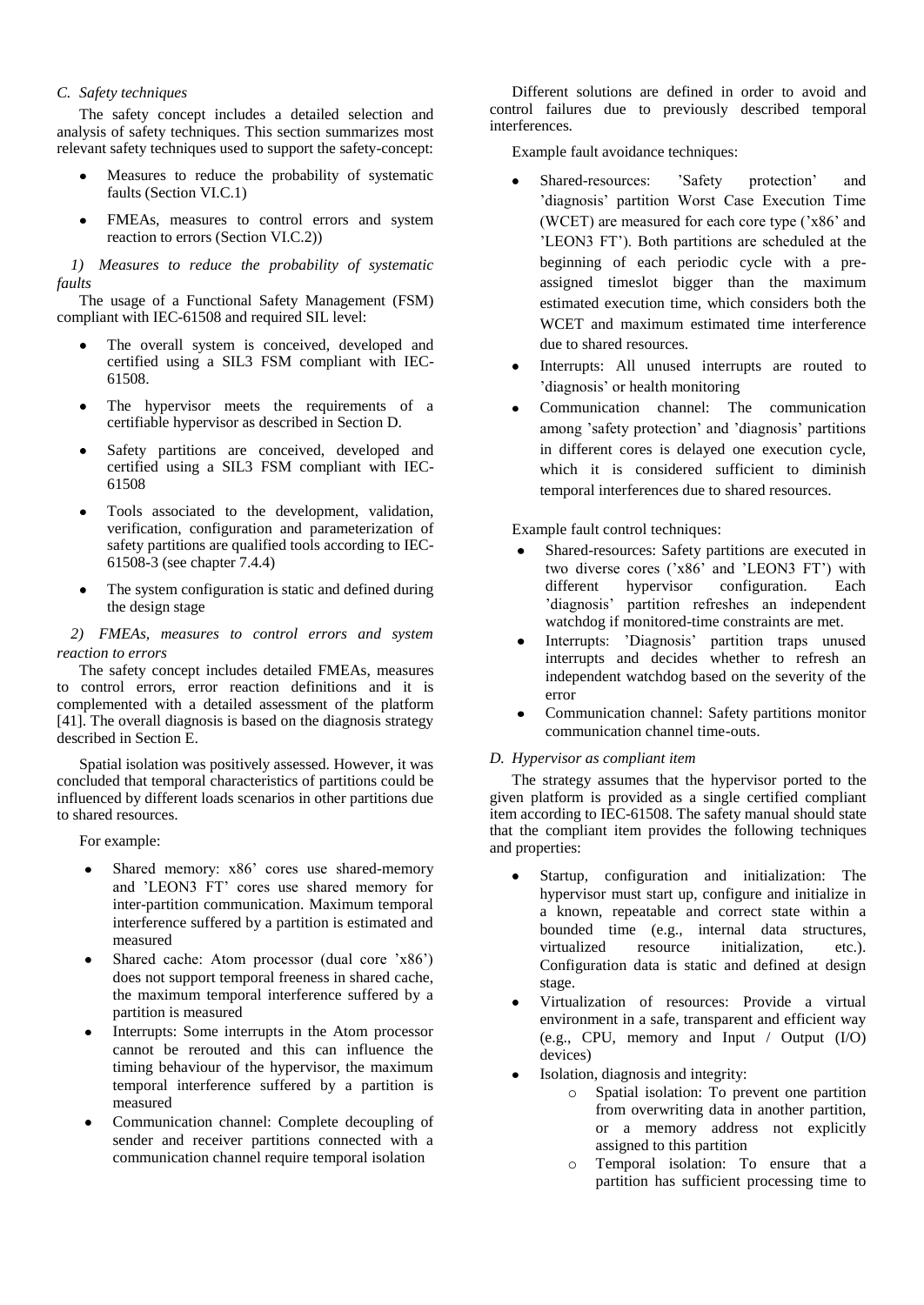complete its execution, ensuring that partition cyclic schedule and time slots are assigned as statically configured

- o Health monitoring: To control random and systematic failures at hypervisor or partitions level. Actions to handle these errors are statically defined.
- o Exclusive access to peripherals: Protect access to peripherals used by a safety partition
- o Hypervisor Execution Integrity: The hypervisor execution should be in privileged mode, isolated and protected against external software faults.
- Communication and synchronization:
	- o Inter-partition communication: The hypervisor must support mechanisms that allow safe data exchange between two or more partitions
	- o Time Synchronization: Fault-tolerant time synchronization that provides a global notion of time to the hypervisor partition scheduler

## <span id="page-5-5"></span>*E. Diagnosis strategy*

In order to manage the complexity management [\[1\]](#page-5-0) arising from the safe integration of multiple mixed-criticality partitions, a diagnosis strategy is defined taking into consideration the following assumptions:

- Partitions are developed abstracted from the platform
- The hardware platform provides autonomous hardware diagnosis an diagnosis to be commanded by software
- The execution platform (hardware and hypervisor) is abstracted from the partitions to be executed. The hypervisor provides health monitoring that might be complemented with additional system diagnosis partition(s)
- The system architect is responsible for the architectural design, safety integration and must take care of:
	- o Analysing safety manuals of integrated safety partitions and compliant items
	- o Selection of partitions and diagnosis partitions
	- o Defining the design time static configuration, e.g., scheduling and allocation of resources

Based on these assumptions, the recommended diagnosis strategy is described below:

- The partition should be self contained and should  $\bullet$ provide safety life-cycle related techniques (e.g., IEC-61508-3 Table A.4 defensive programming) and platform independent diagnosis (e.g., IEC-61508-2 Table A.7 input comparison voting) abstracted from the details of the underlying platform
- The hardware provides autonomous diagnosis (e.g., IEC- 61508-2 Table A.9 Power Failure Monitor (PFM)) and diagnosis components to be

commanded by software (e.g., IEC-61508-2 Table A.10 watchdog)

- The hypervisor and associated diagnosis partitions should support platform related diagnosis (e.g., IEC-61508-2 Table A.5 signature of a double word)
- The system architect specifies and integrates additional diagnosis partitions required to develop a safe product taking into consideration all safety manuals

## VII. CONCLUSIONS AND FUTURE WORK

<span id="page-5-4"></span>While mixed-criticality paradigm based on multicore and partitioning provides multiple potential benefits, it is clear that the safety certification of such systems based on COTS multiprocessors not designed for safety is a challenge. This paper has contributed with a safety concept for a wind turbine mixed-criticality control system based on multicore partitioning.

IEC-61508 based safety-critical embedded systems must be developed with a safety life-cycle that aims to reduce the probability of systematic errors and ensure that sufficient fault avoidance and fault control techniques are implemented. Regarding temporal isolation, this means that isolation needs to be systematically guaranteed (or give safe worst case bounds) and diagnosis techniques must be used to detect temporal isolation violations (e.g., watchdog, logic execution, etc.). If unexpected violation occurs, diagnosis should lead the system to safe-state. Therefore, the lack of complete temporal isolation would reduce the availability of the system but should not jeopardize safety.

The assumptions and analysis considered at this stage will be reviewed in the following design stages and validated at the final stage of the case-study.

#### ACKNOWLEDGEMENT

This work has been supported in part by the European projects FP7 MultiPARTES and FP7 DREAMS under project No. 287702 and No. 610640 respectively and the national INNPACTO project VALMOD under grant number IPT-2011- 1149-370000. Any opinions, findings and conclusions expressed in this article are those of the authors and do not necessarily reflect the views of funding agencies. The authors would like to thank Alfons Crespo from UPV, XtratuM team and Prof. Peter Puschner from TU Wien.

#### **REFERENCES**

- <span id="page-5-0"></span>[1] H. Kopetz, "The Complexity Challenge in Embedded System Design," in *11th IEEE International Symposium on Object Oriented Real-Time Distributed Computing (ISORC)*, 2008, pp. 3- 12.
- <span id="page-5-1"></span>[2] D. Buttle, "Real-Time in the Prime-Time - ECRTS (KEYNOTE TALK)," ETAS GmbH2012.
- <span id="page-5-2"></span>[3] J. Leohold, "Communication Requirements for Automotive Systems," in *5thIEEE Workshop on Factory Communication Systems (WCFS 2004)*, ed. Wien (Austria), 2004.
- <span id="page-5-3"></span>[4] ERRAC, "Joint Strategy for European Rail Research 2020," ERRAC - The European Rail Research Advisory Council2001.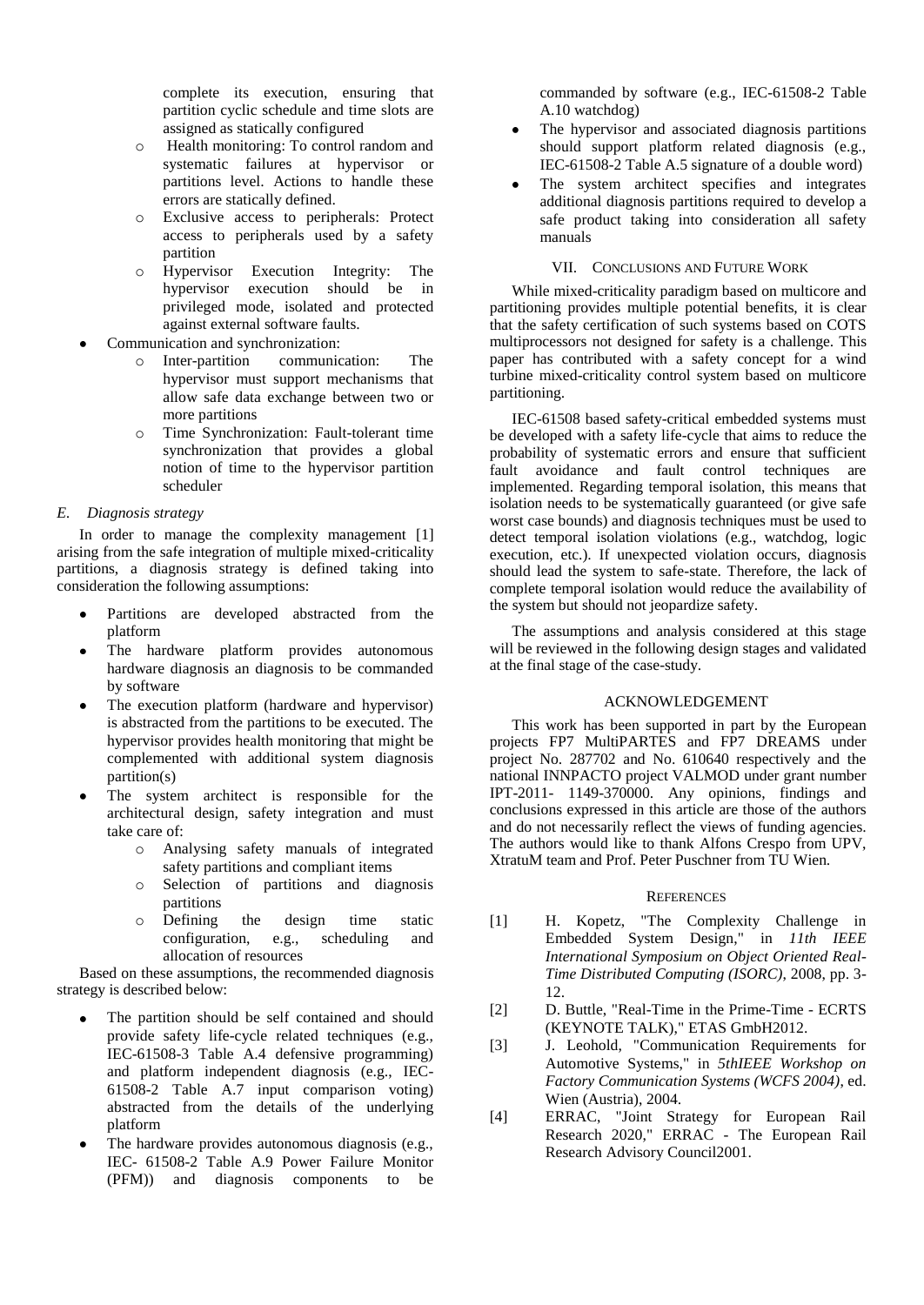- <span id="page-6-0"></span>[5] H. Kirrmann and P. A. Zuber, "The IEC/IEEE Train Communication Network," *IEEE Micro,* vol. vol. 21, no. 2, pp. 81-92, March/April 2001.
- <span id="page-6-1"></span>[6] F. Corbier, L. Kislin, and E. Fourgeau, "How Train Transportation Design Challenges can be addressed with Simulation-based Virtual Prototyping for Distributed Systems," in *3rdEuropean congress ERTS - Embedded Real Time Software*, Tolouse (France), 2006, p. 6.
- <span id="page-6-2"></span>[7] J. Swingler and J. W. McBride, "The degradation of road tested automotive connectors," in *Forty-Fifth IEEE Holm Conference on Electrical Contacts*, 1999, pp. 146-152.
- <span id="page-6-3"></span>[8] IEC, "IEC 61508-1: Functional safety of electrical/electronic/programmable electronic safety-related systems – Part 1: General requirements," ed, 2010.
- <span id="page-6-12"></span>[9] IEC, "IEC 61508-2: Functional safety of electrical/electronic/programmable electronic safety-related systems – Part 2: Requirements for electrical / electronic / programmable electronic safety-related systems," ed, 2010.
- [10] IEC, "IEC 61508-3: Functional safety of electrical/electronic/programmable electronic safety-related systems – Part 3: Software requirements," ed, 2010.
- <span id="page-6-4"></span>[11] A. Crespo, I. Ripoll, and M. Masmano, "Partitioned Embedded Architecture Based on Hypervisor: The XtratuM Approach," in *European Dependable Computing Conference (EDCC)*, 2010, pp. 67-72.
- <span id="page-6-5"></span>[12] "Mixed Criticality Systems," European ComissionFebruary 3 2012.
- [13] "MULCORS Use of Multicore Processors in airborne systems (Research Project EASA.2011/6)," EASA16th December 2012.
- <span id="page-6-15"></span>[14] EASA, "Certification Memorandum - Software Aspects of Certification - EASA CM – SWCEH – 002," 9th March 2013.
- <span id="page-6-16"></span>[15] EASA, "Development Assurance of Airborne Electronic Hardware," ed, 2011.
- [16] S. Balacco and C. Rommel, "Next generation embedded hardware architectures: Driving Onset of Project Delays, Costs Overruns and Software Development Challenges," Klockwork, Inc.September 2010.
- [17] "2013 Embedded Market Study," UBM Tech2013.
- <span id="page-6-6"></span>[18] S. Trujillo, R. Obermaisser, K. Gruettner, F. Cazorla, and J. Perez, "European Project Cluster on Mixed-Criticality Systems," in *Design, Automation and Test in Europe (DATE) Workshop 3PMCES (Performance, Power and Predictability of Many-Core Embedded Systems)*, Dresden (Germany), 2014.
- <span id="page-6-7"></span>[19] M. S. Mollison, J. P. Erickson, J. H. Anderson, S. K. Baruah, and J. A. Scoredos, "Mixed-Criticality Real-Time Scheduling for Multicore Systems," presented at the Proceedings of the 2010 10th IEEE International Conference on Computer and Information Technology, 2010.
- [20] R. Ernst, "Certification of trusted MPSoC platforms," in *MPSoC Forum*, 2010.
- [21] H. Kopetz, R. Obermaisser, C. El Salloum, and B. Huber, "Automotive Software Development for a<br>Multi-Core System-on-a-Chip." in Fourth Multi-Core System-on-a-Chip." *International Workshop on Software Engineering for Automotive Systems (ICSE Workshops SEAS)*, 2007, pp. 2-9.
- [22] D. Gonzalez, J. M. Garate, A. Trapman, L. Monsalve, and S. Trujillo, "Mixed-Criticality in Wind Power: The MultiPARTES Approach," in *ESReDA Conference 2012*, Glasgow, UK, 2012, p. 9.
- [23] X. Jean, M. Gatti, G. VBerthon, and M. Fumey, "The use of multicore processors in airborne systems," Thales Avionics2011.
- <span id="page-6-8"></span>[24] S. P. Brewerton, N. Willey, S. Gandhi, T. Rosenthal, C. Stellwag, and M. Lemerre, "Demonstration of Automotive Steering Column Lock using Multicore AutoSAR® Operating System," in *Society of Automotive Engineering (SAE)*, 2012.
- <span id="page-6-9"></span>[25] J. Schneider, M. Bohn, and R. Röbger, "Migration" of Automotive Real-Time Software to Multicore Systems: First Steps towards an Automated Solution," in *22nd EUROMICRO Conference on Real-Time Systems*, Brussels, 2010.
- [26] R. Fuchsen, "How to address certification for multi-core based IMA platforms: Current status and potential solutions," in *IEEE/AIAA 29th Digital Avionics Systems Conference (DASC)*, 2010, pp. 5.E.3-1-5.E.3-11.
- <span id="page-6-13"></span>[27] C. E. Salloum, M. Elshuber, O. Hoftberger, H. Isakovic, and A. Wasicek, "The ACROSS MPSoC -- A New Generation of Multi-core Processors Designed for Safety-Critical Embedded Systems," in *Digital System Design (DSD), 2012 15th Euromicro Conference on*, 2012, pp. 105-113.
- [28] J. Abella, F. J. Cazorla, E. Quinones, A. Grasset, S. Yehia, P. Bonnot*, et al.*, "Towards improved survivability in safety-critical systems," in *IEEE 17th International On-Line Testing Symposium (IOLTS)*, 2011, pp. 240-245.
- <span id="page-6-10"></span>[29] O. Kotaba, J. Nowotsch, M. Paulitsch, S. M. Petters, and H. Theilingx, "Multicore In Real-Time Systems – Temporal Isolation Challenges Due To Shared Resources," in *Workshop on Industry-Driven Approaches for Cost-effective Certification of Safety-Critical, Mixed-Criticality Systems (WICERT)*, 2013.
- <span id="page-6-11"></span>[30] R. Nevalainen, O. Slotosch, D. Truscan, U. Kremer, and V. Wong, "Impact of multicore platforms in hardware and software certification," in *Workshop on Industry-Driven Approaches for Cost-effective Certification of Safety-Critical, Mixed-Criticality Systems (WICERT)*, 2013.
- <span id="page-6-14"></span>[31] "RTCA DO-297 Integrated Modular Avionics (IMA) Development Guidance and Certification Considerations," ed, 2005.
- <span id="page-6-17"></span>[32] X. Jean, M. Gatti, G. VBerthon, and M. Fumey, "The use of multicore processors in airborne systems," Thales Avionics2011.